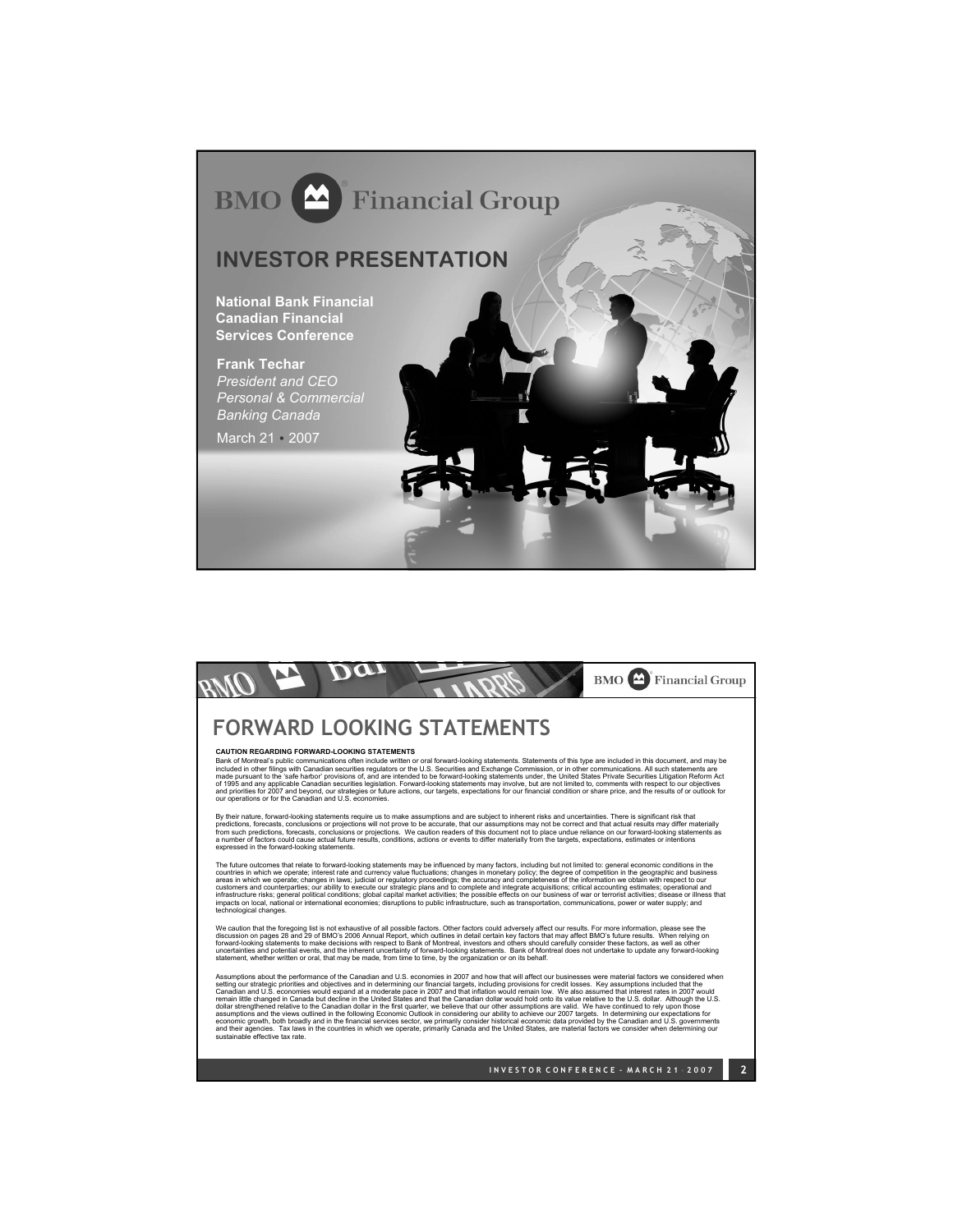| <b>Financial Group</b><br><b>BMO</b>                                                                                                                                                                                                                                                                                                                                                                                                                                |            |            |            |            |            |                                     |                   |              |  |
|---------------------------------------------------------------------------------------------------------------------------------------------------------------------------------------------------------------------------------------------------------------------------------------------------------------------------------------------------------------------------------------------------------------------------------------------------------------------|------------|------------|------------|------------|------------|-------------------------------------|-------------------|--------------|--|
|                                                                                                                                                                                                                                                                                                                                                                                                                                                                     |            |            |            |            |            |                                     |                   |              |  |
| <b>BMO - Q1 2007 FINANCIAL HIGHLIGHTS</b>                                                                                                                                                                                                                                                                                                                                                                                                                           |            |            |            |            |            |                                     |                   |              |  |
|                                                                                                                                                                                                                                                                                                                                                                                                                                                                     | <b>Net</b> |            | <b>EPS</b> | Cash       |            |                                     | Tier <sub>1</sub> | Cash         |  |
|                                                                                                                                                                                                                                                                                                                                                                                                                                                                     | Income     | <b>EPS</b> | Growth     | <b>EPS</b> | <b>ROE</b> | Specific<br><b>PCL</b>              | Capital           | Productivity |  |
| <b>Excluding</b><br>Restructuring<br>Charge                                                                                                                                                                                                                                                                                                                                                                                                                         | \$673MM    | \$1.30     | 11.1%      | 1.32       | 18.0%      | \$52MM                              | 9.90%             | 61.7%        |  |
| <b>As Reported</b>                                                                                                                                                                                                                                                                                                                                                                                                                                                  | \$585MM    | \$1.13     | $(3.4)\%$  | 1.15       | 15.7%      | \$52MM                              | 9.90%             | 66.9%        |  |
| <b>Key Messages</b> (Measures below exclude Restructuring Charge)<br>Good quarter driven by high quality operating performance<br>∩<br>EPS grew 11.1%, excluding restructuring charge<br>∩<br>Revenue growth of 4.1% Y/Y<br>O<br>Expenses well managed, growing 2.8% Y/Y<br>O<br>Cash productivity of 61.7% improved 72 bps<br>O<br>Net interest margins stable for P&C Canada and Total Canadian Retail<br>$\Omega$<br>Total bank effective tax rate of 26.1%<br>∩ |            |            |            |            |            |                                     |                   |              |  |
|                                                                                                                                                                                                                                                                                                                                                                                                                                                                     |            |            |            |            |            | INVESTOR CONFERENCE - MARCH 21 2007 |                   | 3            |  |

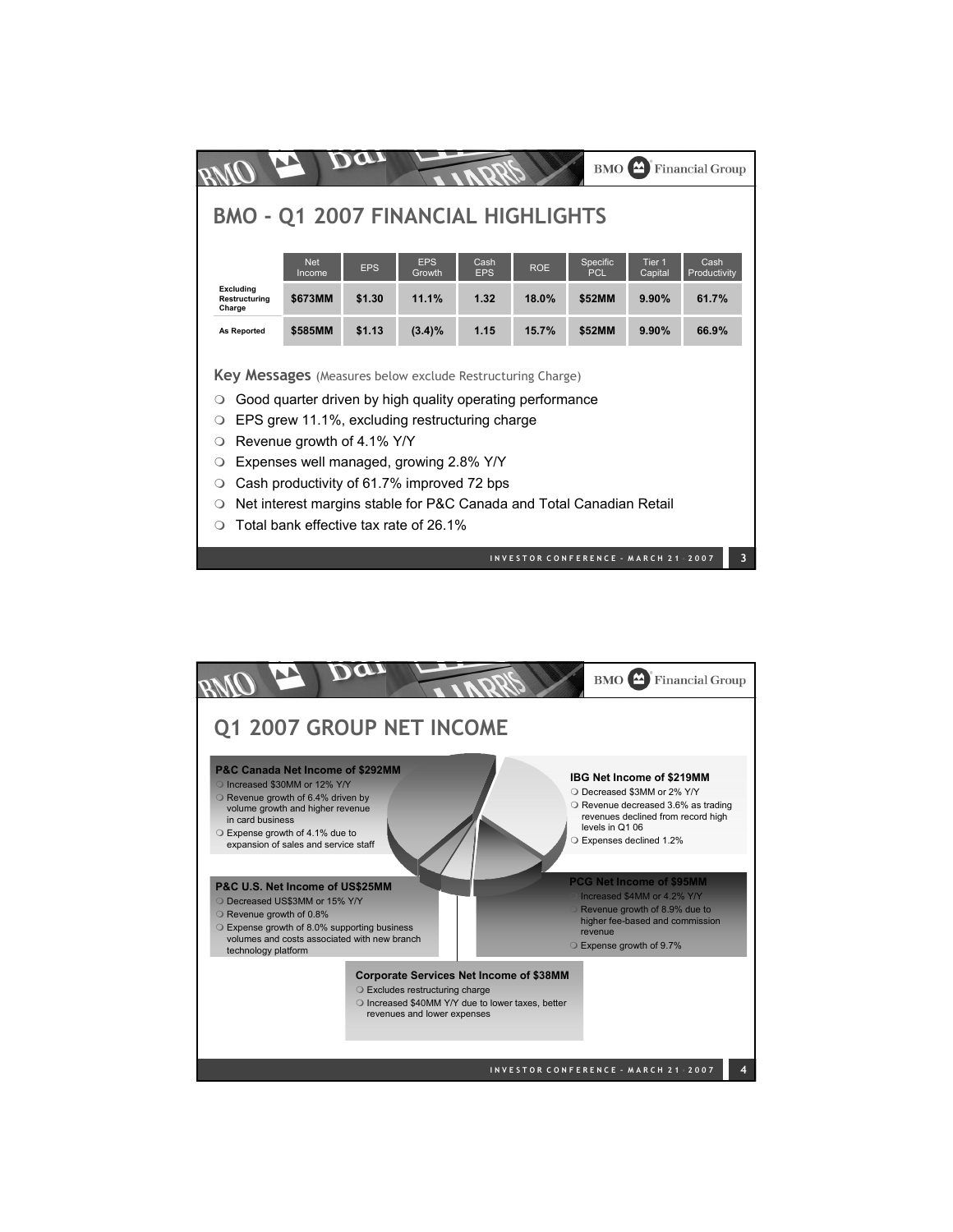| <b>FINANCIAL HIGHLIGHTS - P&amp;C CANADA</b> |       |       |       |  |
|----------------------------------------------|-------|-------|-------|--|
| <b>P&amp;L (\$MM)</b>                        | Q1 06 | Q4 06 | Q1 07 |  |
| Net Interest Income (teb)                    | 726   | 755   | 760   |  |
| Non-interest revenue                         | 370   | 403   | 406   |  |
| <b>Total Revenue</b>                         | 1,096 | 1,158 | 1,166 |  |
| <b>PCL</b>                                   | 78    | 79    | 80    |  |
| Expenses                                     | 624   | 675   | 649   |  |
| Provision for taxes                          | 132   | 132   | 145   |  |
| Net Income                                   | 262   | 272   | 292   |  |
| NIM (bps)                                    | 267   | 266   | 267   |  |
| Cash Productivity (%)                        | 56.7  | 58.1  | 55.5  |  |

|                            | <b>BMO</b> Financial Group                                                                                                                                                                                                      |  |  |  |  |  |  |  |
|----------------------------|---------------------------------------------------------------------------------------------------------------------------------------------------------------------------------------------------------------------------------|--|--|--|--|--|--|--|
|                            | <b>BMO - 2007 STRATEGIC PRIORITIES</b>                                                                                                                                                                                          |  |  |  |  |  |  |  |
|                            | Build a superior Canadian personal banking business to ensure that we<br>meet all of our customers' financial needs                                                                                                             |  |  |  |  |  |  |  |
|                            | Further strengthen our commercial banking businesses to become a<br>leading player everywhere we compete                                                                                                                        |  |  |  |  |  |  |  |
|                            | Grow our wealth management businesses, capturing an increasing share<br>of this high-growth market                                                                                                                              |  |  |  |  |  |  |  |
| <b>BMO</b> Capital Markets | Drive strong returns and disciplined growth in our North American<br>investment banking business                                                                                                                                |  |  |  |  |  |  |  |
|                            | Improve our U.S. performance and expand our network to become the<br>leading personal and commercial bank in the U.S. Midwest                                                                                                   |  |  |  |  |  |  |  |
|                            | Build a high-performing, customer-focused organization supported by a<br>world-class foundation of productive technologies, efficient processes,<br>disciplined performance management, sound risk management and<br>governance |  |  |  |  |  |  |  |
|                            | INVESTOR CONFERENCE - MARCH 21 2007                                                                                                                                                                                             |  |  |  |  |  |  |  |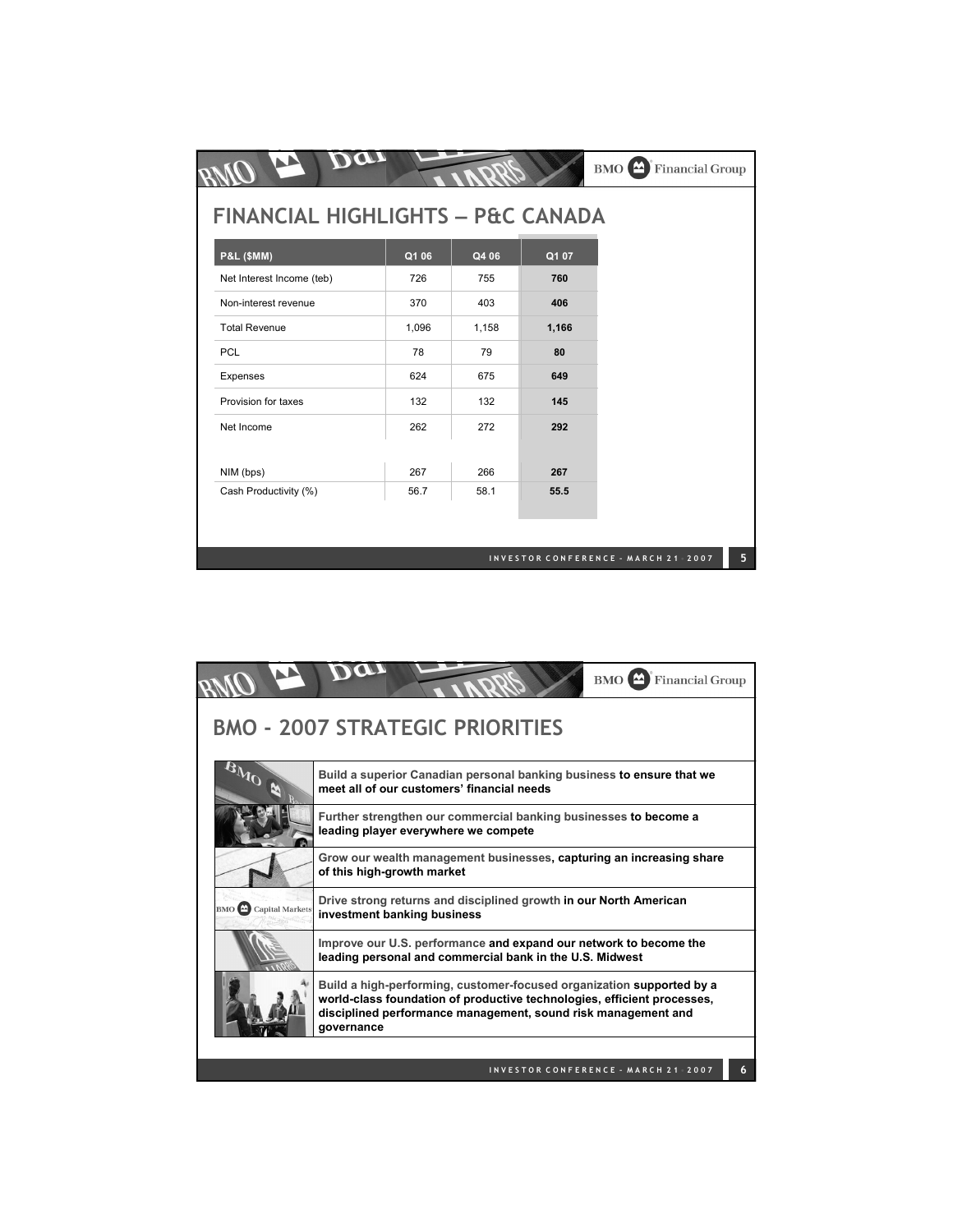

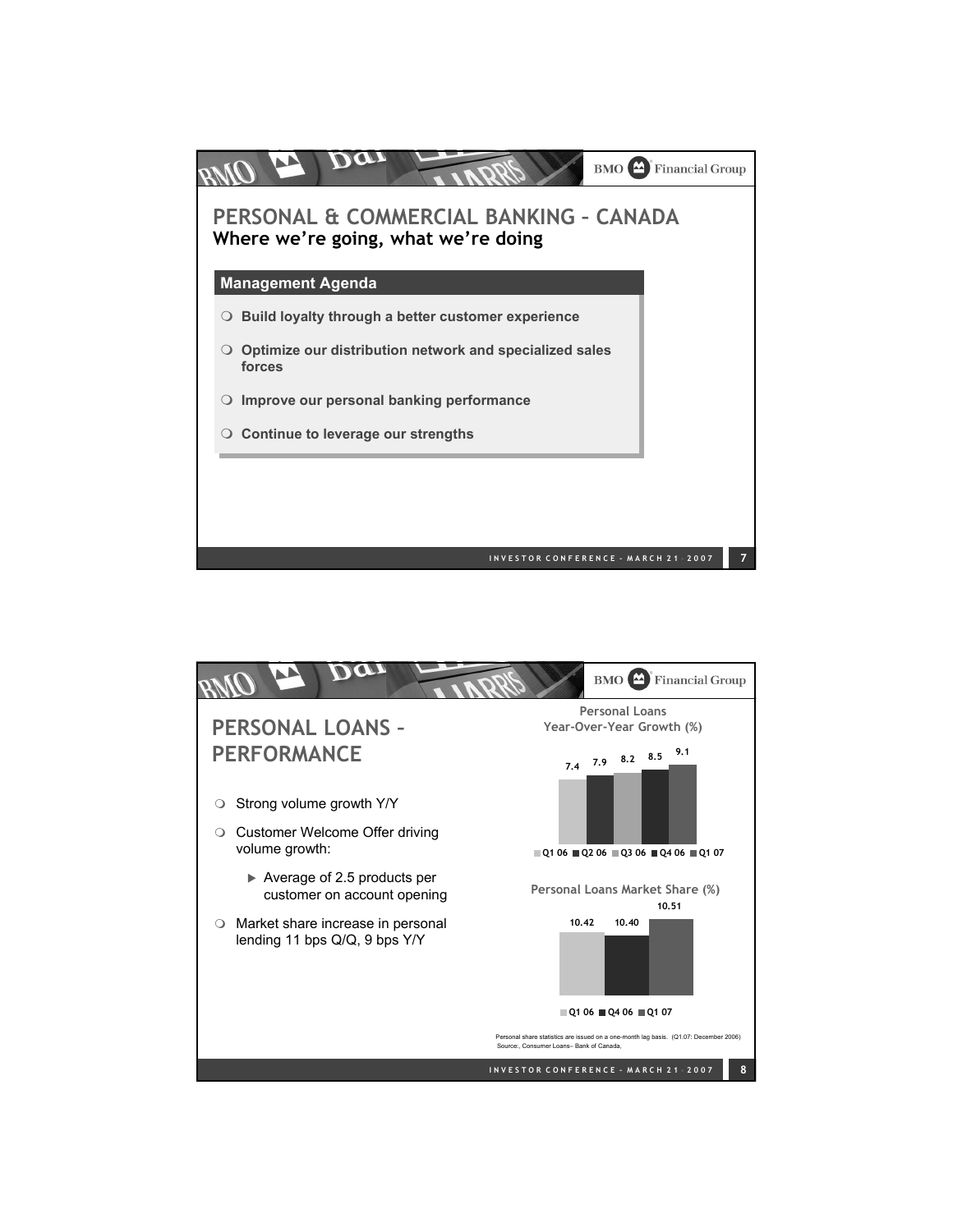

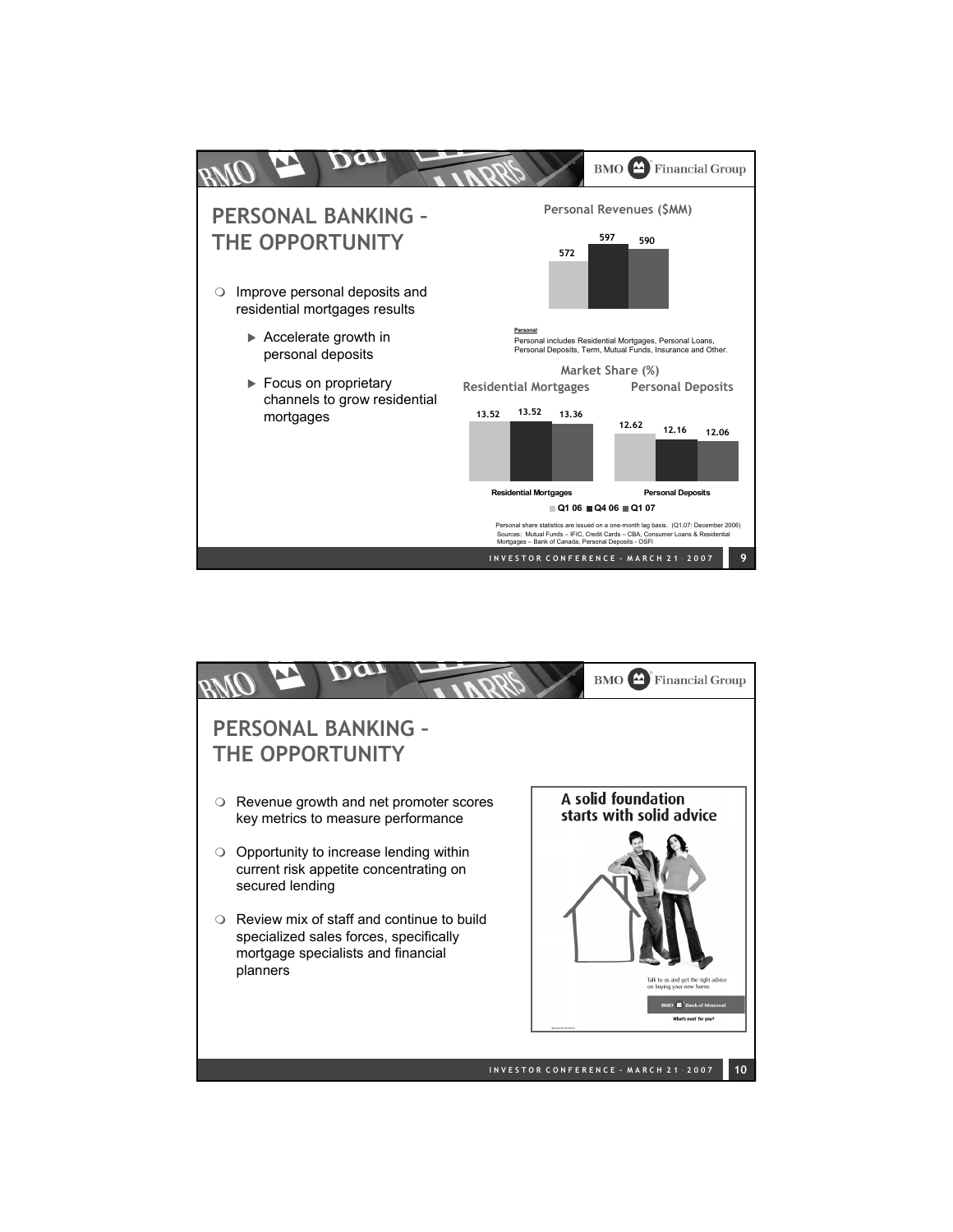

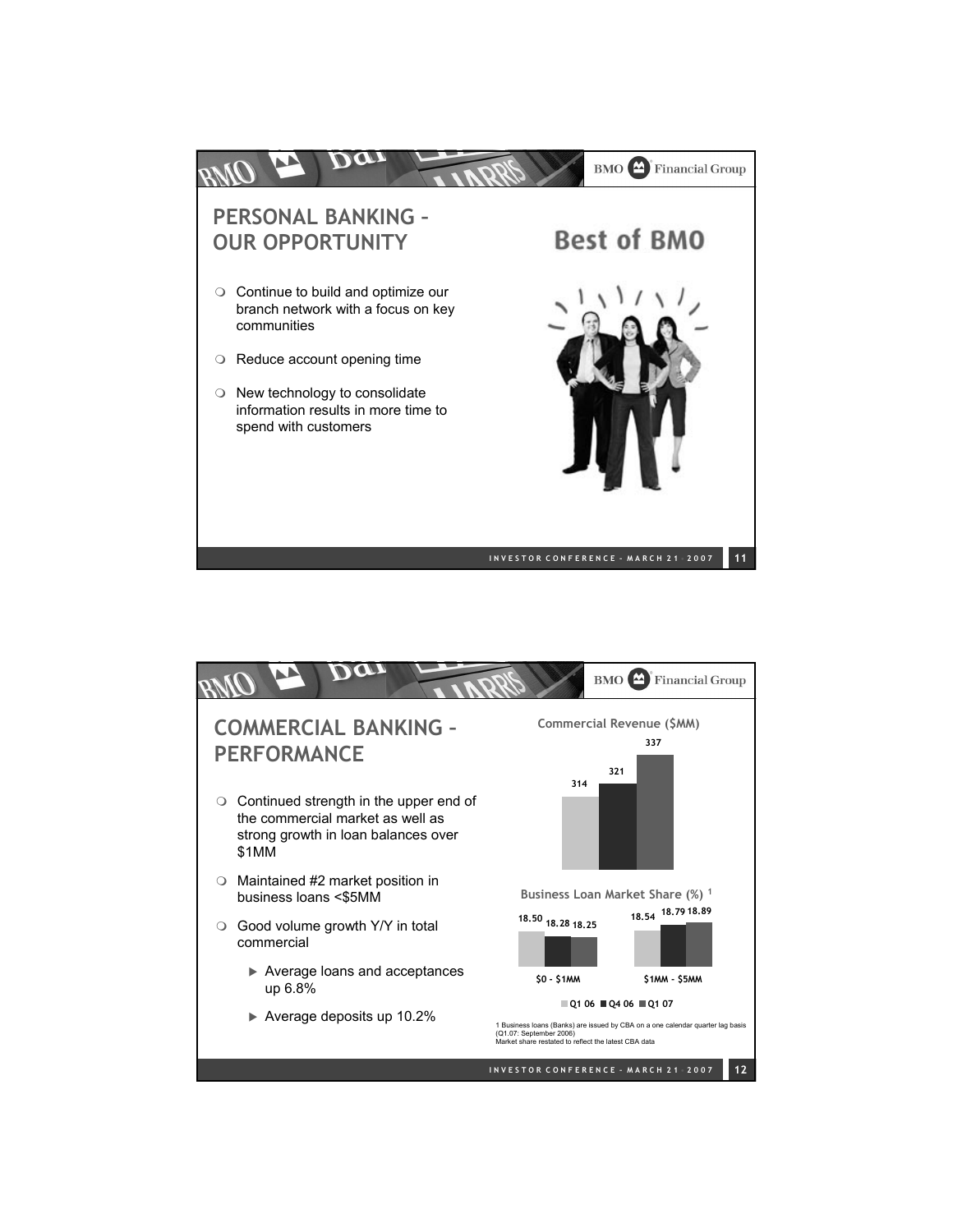

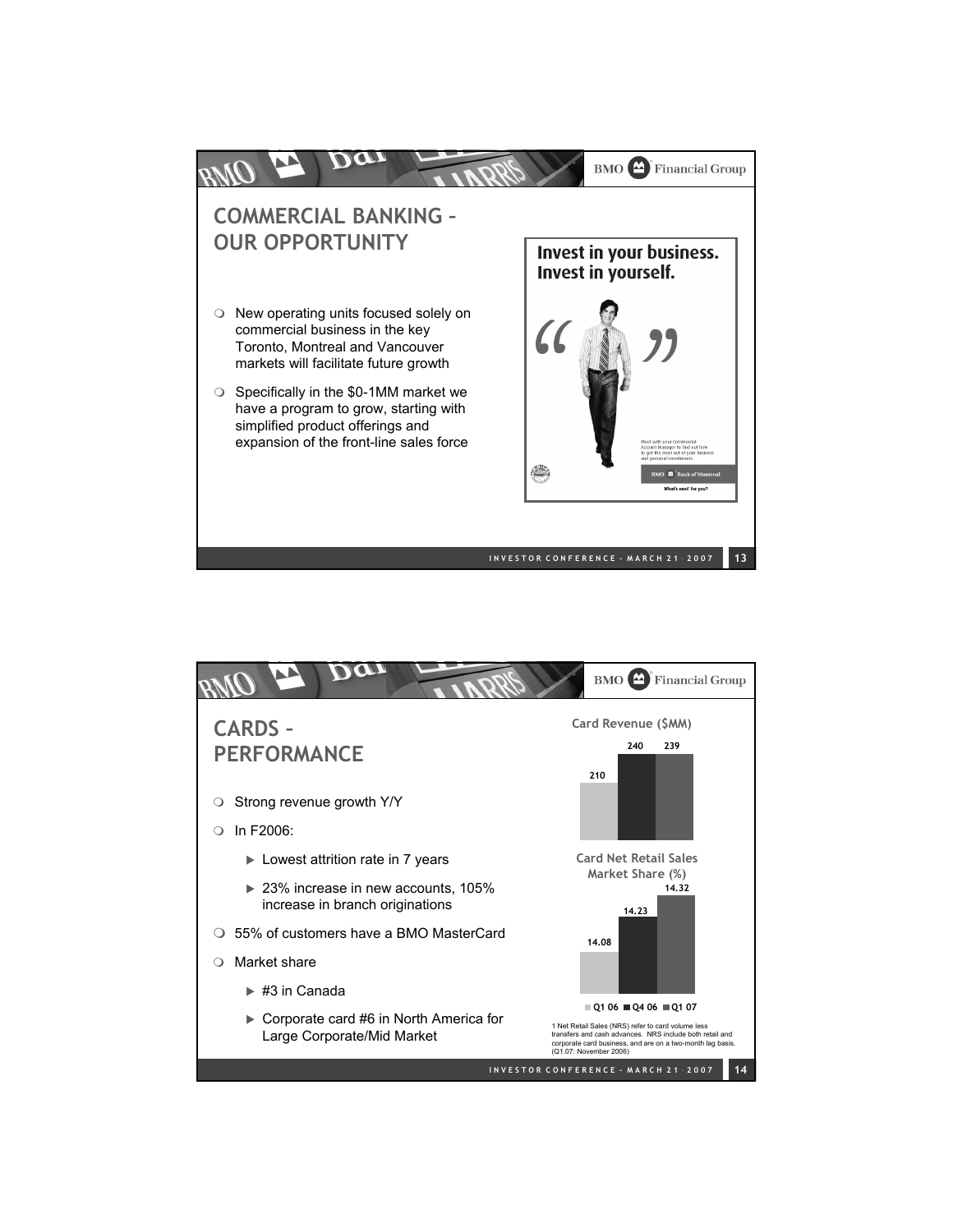